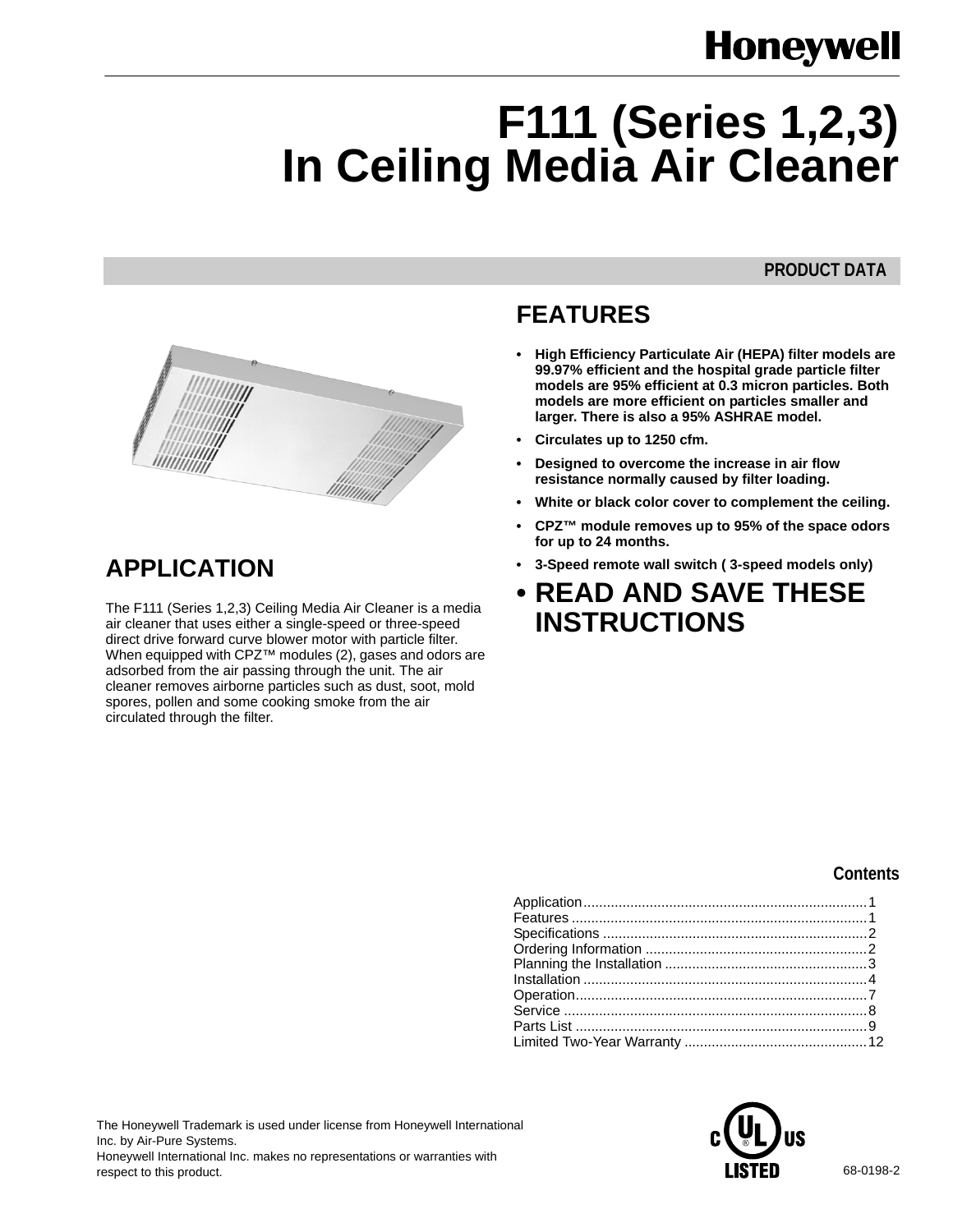# **SPECIFICATIONS**

#### *IMPORTANT*

*The specifications given in this publication do not include normal manufacturing tolerances. Therefore, this unit may not exactly match the listed specifications. Also, this product is tested and calibrated under closely controlled conditions, and some minor differences in performance can be expected if those conditions are changed.*

**Models:** Refer to Table 1 for model descriptions.

- **Grill Color:** White (standard) or Black (add 'B' to end of model number).
- **Blower/Motor:** Single speed (standard) or three speed ( add '-3S' to the end of the model number) direct drive forward curve.

**Dimensions:** See Fig. 1 for dimensions.

|  | Table 1. F111 (Series 3) Description. |
|--|---------------------------------------|
|--|---------------------------------------|

|                |                                         | <b>Efficiency</b>                                  |                                                                    |                                                       |                                                           |
|----------------|-----------------------------------------|----------------------------------------------------|--------------------------------------------------------------------|-------------------------------------------------------|-----------------------------------------------------------|
| Model          | <b>Voltage</b>                          | <b>Particulates at</b><br>0.3 Micron<br>(DOP Test) | V.O.C./Odor<br>(Most Gases/<br><b>Odors First Pass</b><br>Average) | Gas, V.O.C. and<br><b>Odor Control</b><br>Modules (2) | Air Volume <sup>a</sup><br>in cfm<br>(m <sup>3</sup> /hr) |
| F111A1253W-3S  | 120 Vac, 60 Hz, 8.5A                    | 95% ASHRAE                                         | N/A                                                                | N/A                                                   | 1250 (2120)                                               |
| F111A1063W-3S  | 120 Vac, 60 Hz, 7.2A                    | 99.97% HEPA                                        | N/A                                                                | N/A                                                   | 950 (1610)                                                |
| F111C1073W-3S  | 120 Vac, 60 Hz, 7.5A                    | 95% ASHRAE                                         | 85%                                                                | CPZ™ modules                                          | 1150 (1950)                                               |
| F111C1003W-3S  | 120 Vac, 60 Hz, 7.0A                    | 99.97% HEPA                                        | 85%                                                                | CPZ™ modules                                          | 825 (1400)                                                |
| F111C1012W-3S  | 120 Vac. 60 Hz, 8.0A                    | 95% at 0.3 micron                                  | 85%                                                                | CPZ™ modules                                          | 1125 (1910)                                               |
| F111A2253W-3S  | 230 Vac, 50 Hz, 4.2A                    | 95% ASHRAE                                         | N/A                                                                | N/A                                                   | 1125 (1910)                                               |
| F111A2007W-3S  | 230 Vac, 50 Hz, 3.5A                    | 99.97% HEPA                                        | N/A                                                                | N/A                                                   | 900 (1530)                                                |
| F111C2073W-3S  | 230 Vac, 50 Hz, 4.0A                    | 95% ASHRAE                                         | 85%                                                                | CPZ™ modules                                          | 1025 (1740)                                               |
| F111C2003W-3S  | 230 Vac, 50 Hz, 3.2A                    | 99.97% HEPA                                        | 85%                                                                | CPZ™ modules                                          | 825 (1400)                                                |
| IF111C1053W-3S | 230 Vac, 50 Hz, 3.5A<br>$-111010100000$ | 95% at 0.3 micron 185%                             |                                                                    | CPZ™ modules                                          | 950 (1610)                                                |

F111C1061<sup>b</sup>

same as F111C1012B-3S

 $N/A$  = not applicable.

a<sub>For single-speed and three-speed systems (set to High)</sub> b<sub>F111C1061</sub> has a new model number : F111C1012B

#### *To Order F111 with a Black Grill*

Replace the 'W' with a 'B' to any model number in Table 1.

# **ORDERING INFORMATION**

If you have additional questions, need further information, or would like to comment on our products or services, please write or phone:

## **1. Your local Honeywell Commercial Air Products Distributor.**

#### **2. Air-Pure Systems**

 16873 Fish Point Rd. SE Prior Lake, MN 55372 www.cleanairfacility.com Phone: (800) 998-1919 Fax: (800) 221-3248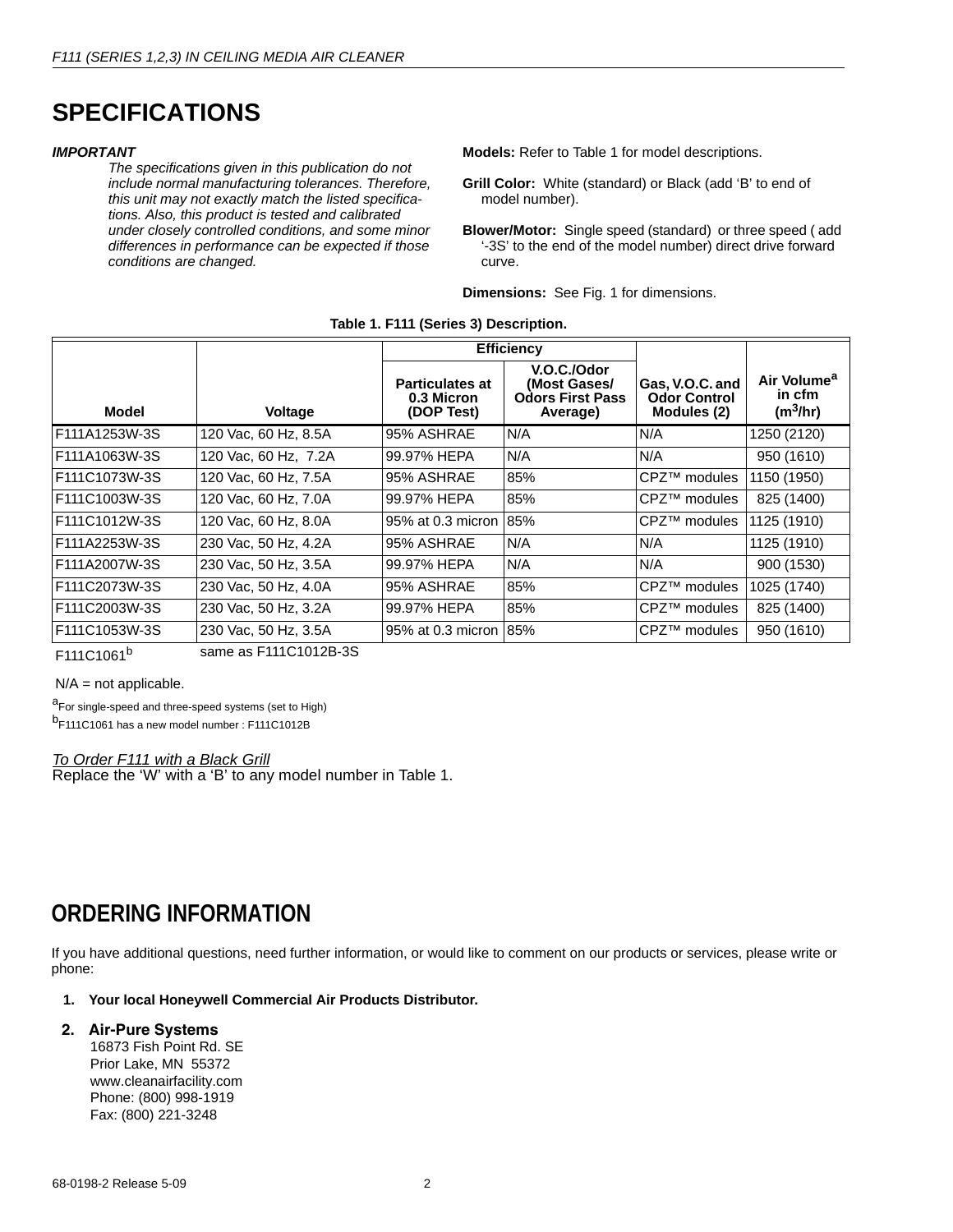| Model                                                   | <b>Voltage</b>       | <b>Particulates at</b><br>0.3 Micron<br>(DOP Test) | Gas, V.O.C. and<br><b>Odor Control</b><br>Modules (2) | <b>High<sup>a</sup></b><br>in cfm<br>(m <sup>3</sup> /hr) | <b>Medium</b><br>in cfm<br>(m <sup>3</sup> /hr) | Low<br>in cfm<br>(m <sup>3</sup> /hr) |
|---------------------------------------------------------|----------------------|----------------------------------------------------|-------------------------------------------------------|-----------------------------------------------------------|-------------------------------------------------|---------------------------------------|
| F111A1253W-3S                                           | 120 Vac, 60 Hz, 8.5A | 95% ASHRAE                                         | N/A                                                   | 1250 (2120)                                               | 800 (1360)                                      | 450 (760)                             |
| F111A1063W-3S                                           | 120 Vac. 60 Hz. 7.2A | 99.97% HEPA                                        | N/A                                                   | 950 (1610)                                                | 775 (1310)                                      | 450 (760)                             |
| F111C1073W-3S                                           | 120 Vac. 60 Hz. 7.5A | 95% ASHRAE                                         | CPZ™ modules                                          | 1150 (1950)                                               | 825 (1400)                                      | 450 (760)                             |
| F111C1003W-3S                                           | 120 Vac. 60 Hz. 7.0A | 99.97% HEPA                                        | CPZ™ modules                                          | 825 (1400)                                                | 700 (1190)                                      | 450 (760)                             |
| F111C1012W-3S                                           | 120 Vac. 60 Hz. 8.0A | 95% at 0.3 micron                                  | <b>CPZ<sup>™</sup> modules</b>                        | 1125 (1910)                                               | 825 (1400)                                      | 450 (760)                             |
| F111A2253W-3S                                           | 230 Vac. 50 Hz. 4.2A | 95% ASHRAE                                         | N/A                                                   | 1125 (1910)                                               | 700 (1190)                                      | 475 (810)                             |
| F111A2007W-3S                                           | 230 Vac. 50 Hz, 3.5A | 99.97% HEPA                                        | N/A                                                   | 900 (1530)                                                | 600 (1020)                                      | 400 (680)                             |
| F111C2073W-3S                                           | 230 Vac, 50 Hz, 4.0A | 95% ASHRAE                                         | CPZ™ modules                                          | 1025 (1740)                                               | 675 (1150)                                      | 450 (760)                             |
| F111C2003W-3S                                           | 230 Vac, 50 Hz, 3.2A | 99.97% HEPA                                        | CPZ™ modules                                          | 825 (1400)                                                | 550 (930)                                       | 375 (640)                             |
| <b>IF111C1053W-3S</b><br>30 <i>(O'I</i> O INII) (O'IIO) | 230 Vac, 50 Hz, 3.5A | 95% at 0.3 micron CPZ™ modules                     |                                                       | 950 (1610)                                                | 625 (1060)                                      | 425 (720)                             |

| Table 2. F111 Air Volume Specifications for 3 Speed Models (Series 3). |  |  |  |
|------------------------------------------------------------------------|--|--|--|
|------------------------------------------------------------------------|--|--|--|

<sup>a</sup>Same for Single Speed Models (Series 1 & 2). .



#### **Fig. 1. Approximate dimensions of F111 (Series 1,2,3) in in. (mm).**

#### **Installation Weight:**

Approximately 115 lb to 155 lb (kg) depending on the filter configuration. Refer to Table 3.

| Media               | Weight in Ib (kg) |  |  |
|---------------------|-------------------|--|--|
| $ CPZ™$ modules (2) | 43 (20)           |  |  |

#### **Sound Level at 3.3 ft (1m):**

Low speed: 53 dBA (3 speed models only). Medium speed: 57 dBA (3 speed models only) High speed: 61 dBA.

**Grille Type:** Perforated metal.

**Mounting:** Recesses into opening on the ceiling.

#### **Approvals:**

Underwriters Laboratories Inc.: Listed. Canadian Standards Association: Listed.

#### **Accessories:**

Black Color Grill Remote 3-Speed Wall Switch

**Replacement Parts** See Parts List, Table 5.

# **PLANNING THE INSTALLATION**

The number of F111 (series 1,2,3) air cleaners that are needed is determined by taking into account the number of occupants and the volume of the space. Type of contamination, outdoor air quality and use of the area are also factors. Refer to Table 3 for general guidelines when determining how many air cleaners are needed.

EXAMPLE: One air cleaner can provide 2.5 air changes per hour in a 24,000 cubic feet (720 cubic meters) no smoking area. Table 3 suggests two air cleaners for a 24,000 cubic feet area because most areas have contaminants that require more units to provide quality air.

If any questions should arise concerning determining the number of air cleaners needed for an area, consult your distributor or local Honeywell Commercial Air Cleaner Distributor.

| <b>Space Volume</b><br>(L x W x H) in Cubic<br><b>Feet (Cubic Meter)</b> | Number of<br><b>Persons Present</b> | <b>Minimum</b><br><b>Number of Air</b><br><b>Cleaners</b> |  |  |
|--------------------------------------------------------------------------|-------------------------------------|-----------------------------------------------------------|--|--|
| 12000 to 18000<br>(360 to 540)                                           | 30 to 60                            |                                                           |  |  |
| 18001 to 35000<br>(540 to 1050)                                          | 61 to 90                            | 2                                                         |  |  |

#### **Table 4. Determining the Minimum Number of Air Cleaners Needed for a Space.**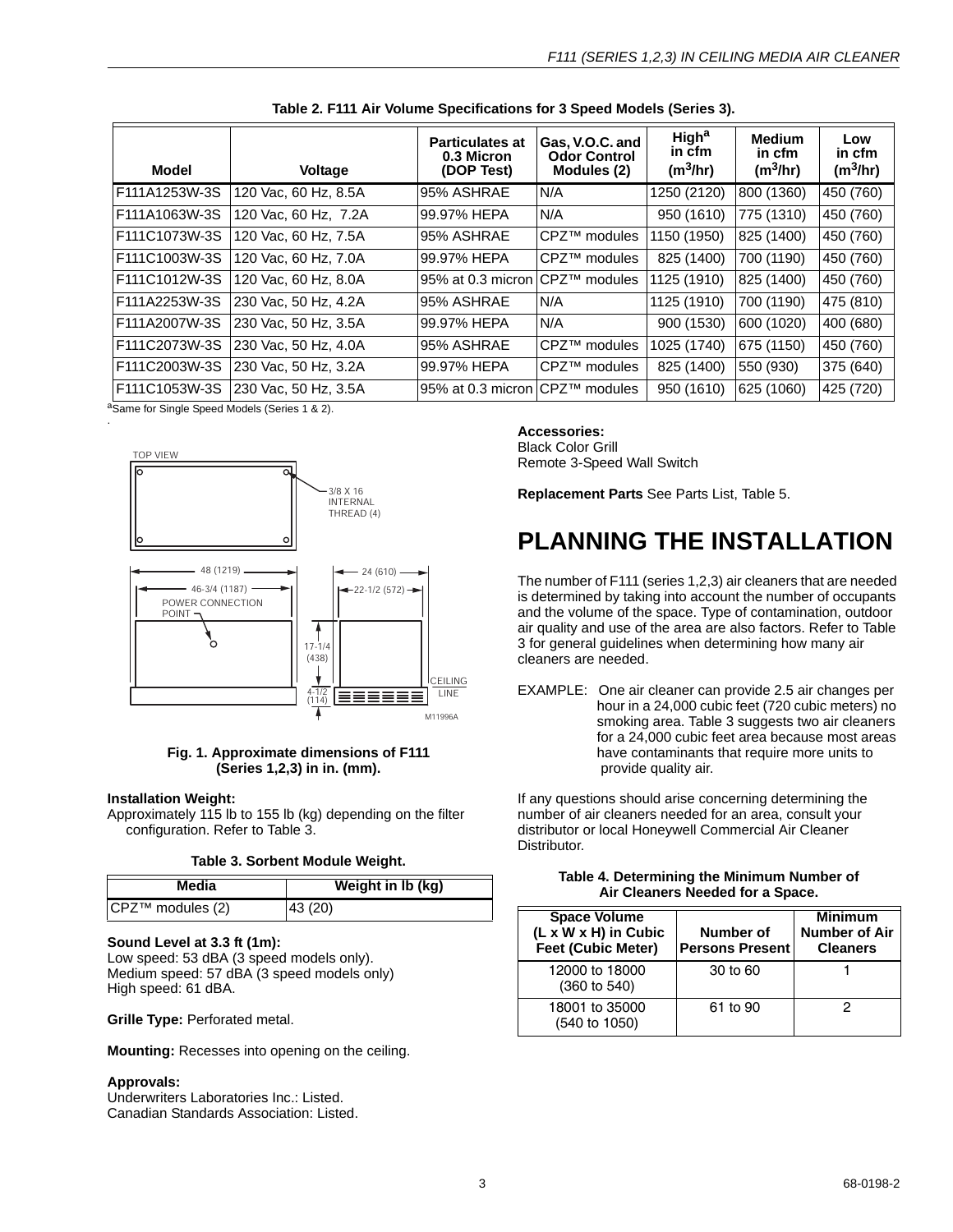| <b>Space Volume</b><br>(L x W x H) in Cubic<br><b>Feet (Cubic Meter)</b> | Number of<br><b>Persons Present</b> | <b>Minimum</b><br>Number of Air<br><b>Cleaners</b> |
|--------------------------------------------------------------------------|-------------------------------------|----------------------------------------------------|
| 35001 to 51000<br>(1050 to 1530)                                         | 91 to 120                           | 3                                                  |
| 51001 to 65000<br>$(1530 \text{ to } 1950)$                              | 121 to 180                          | 4                                                  |
| 65001 to 80000<br>(1950 to 2400)                                         | 181 to 240                          | 5                                                  |
| 80001 to 95000<br>(2400 to 2850)                                         | 241 to 300                          | 6                                                  |



# *IMPORTANT*

*Never hang the air cleaner higher than 16 ft (5m) above the floor.*

# **INSTALLATION**



# **Explosion Hazard Possible.**

**Can cause personal injury or equipment damage.** Do not install or use the F111 (series 11000) air cleaner where there is any danger of gas, vapor or dust explosion.

# *IMPORTANT*

*This air cleaner has not been investigated for use in the ceilings of fire-resistant assemblies.*

# **CAUTION**

#### **Electrical Hazard.**

**Can cause personal injury or equipment damage.** Turn off power before installing or servicing the air cleaner.

# *IMPORTANT*

*Stand on a stable platform when working with the air cleaner.*

# **When Installing this Product…**

- **1.** Read these instructions carefully. Failure to follow them could damage the product or cause a hazardous condition.
- **2.** Check the ratings given in the instructions and on the product to make sure the product is suitable for your application.
- **3.** Installer must be a trained, experienced service technician.
- **4.** After installation is complete, check out product operation as provided in these instructions.

# **Unpack the Air Cleaner**

Check that all components are included. The unit consists of:

- cabinet and grille/door assembly,
- media modules,
- literature.

# **WARNING**

**TO REDUCE THE RISK OF FIRE,ELECTRICAL SHOCK, OR INJURY TO PERSONS,OBSERVE THE FOLLOWING:**

- **1.** Installation Work And Electrical Wiring Must Be Done By Qualified Person(s) In Accordance With All Applicable Codes And Standard, Including Fire Rated Constructions.
- **2.** When Cutting Or Drilling Into The Wall Or Ceiling, Do Not Damage Electrical Wiring And Other Hidden Utilities.
- **3.** Never Place A Switch Where It Can Be Reached From A Tub Or Shower.
- **4.** Use This Unit Only In The Manner Intended By The Manufacturer. If You have Questions, Contact The Manufacturer.
- **5.** Before Servicing Or Cleaning Unit, Switch Power Off At Service Panel And Lock Service Panel To Prevent Power From Being Switched on Accidentally.
- **6.** If This Unit Is To Be Installed Over A Tub Or Shower, It Must Be Marked As appropriate For The Application and be connected to a GFCI (Ground Fault Circuit Interrupter) - protected branch circuit.

# **Choose Location**

Choosing the correct location for the air cleaner affects the overall performance of the unit. The bidirectional airflow pattern must flow into the longest reaches of the zone being cleaned. See Fig. 2

# **NOTE: The F111 Has Not Been Investigated For Use In Fire Resistance Rated Construction.**

### **Fig. 2. Correct positioning of the air cleaner for optimum cleaning.**

The air cleaner is designed to be suspended centrally in a space and mounted into or on a ceiling. The cleaning footprint of the air cleaner is rectangular with air patterns that move clean air to the corners of the area while drawing contaminated air up from the center of the area. See Fig. 2.

When multiple air cleaners are installed, the allotted areas to be cleaned should be equal. The air throw in one direction is approximately 55 ft (17m). Air velocity at 90 ft per minute (27m per minute) is considered end of throw.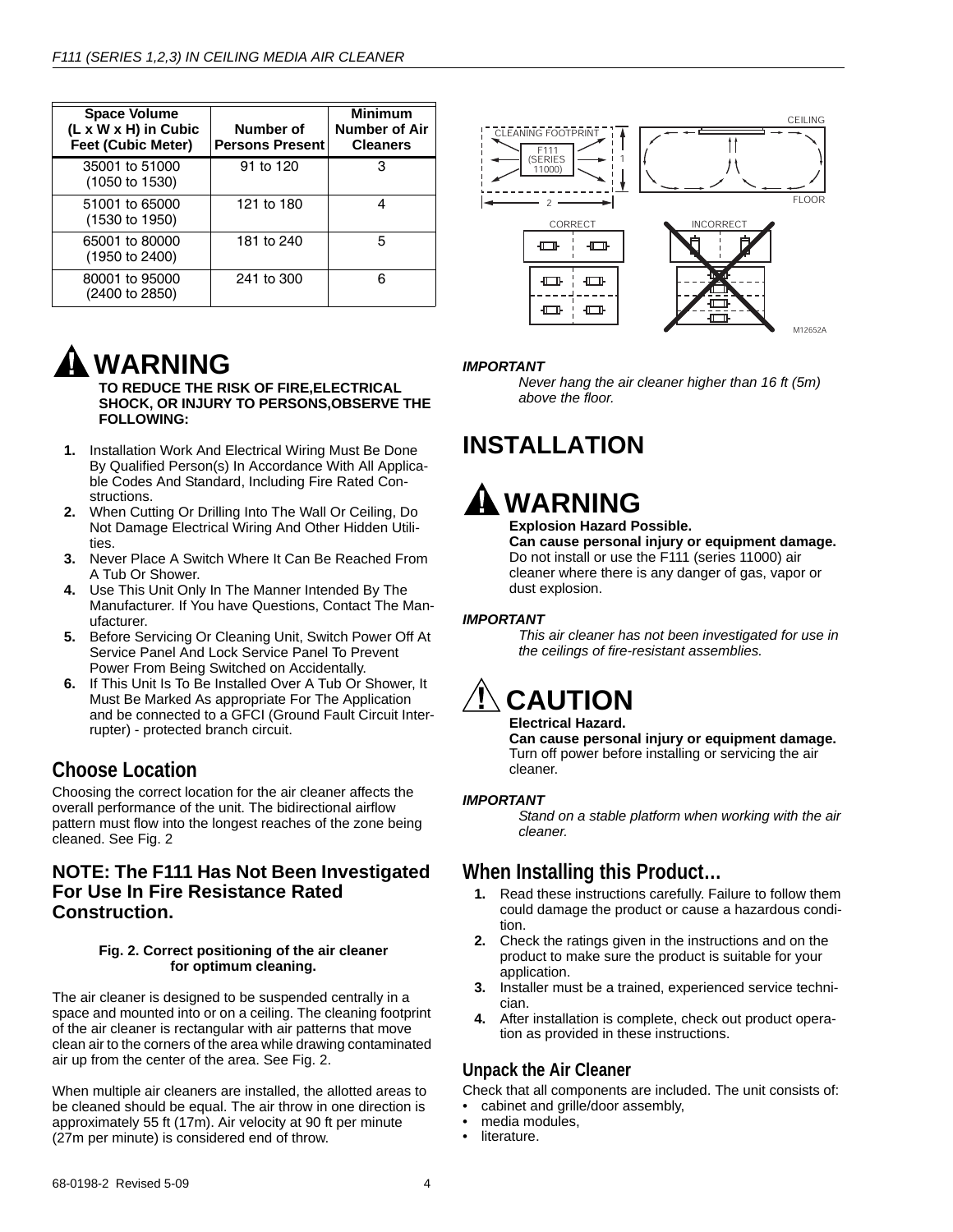- latches (2)
- 3-speed switch module ( 3 Series only)

# **Make Opening (if Mounting in a Drop Ceiling)**

- **1.** Size the opening to fit the air cleaner cabinet as closely as possible.
- **2.** Frame the opening to provide adequate support for the cabinet. The cabinet must fit snugly in the opening; allow no more than 1/4 in. (6 mm) from the opening to each side of the cabinet.
- **3.** Cover the framing and any unused portion of the opening with wallboard, plywood, or other material and finish to match the ceiling.

# **Electrical Hookup**

All wiring must comply with applicable codes and ordinances. The power source must agree with the model type: 120V, 60 Hz or 230V, 50 Hz.

- **1.** Locate the prepunched hole in the side of the cabinet.
- **2.** Remove the air cleaner lid.
- **3. For Series 1 and 2 only.**Remove the connection box cover plate in the center cavity of the air cleaner.
- **4. For Series 3 only.** Remove the connection box cover plate on the bottom, underneath the tray.
- **5.** Refer to Fig. 3 and 4 for typical electrical diagrams.

# **WARNING**

**Risk of Fire or Electric Shock.**

**Can cause personal injury or equipment damage.** Use only Honeywell 190097C Remote Speed Switch (3-speed models only) to regulate air cleaner speed. Using a different speed switch may void the warranty.

# *IMPORTANT*

- *Be sure the air cleaner is grounded for correct operation and safety.*
- *Canadian installation: NEVER install in ceilings with thermal insulation value greater than R-40.*







### **Fig. 4. Typical F111 Series 3 only 120V, 60 Hz or 230V, 50 Hz wiring diagram.**

# **Mount Air Cleaner Cabinet**

The air cleaner can be mounted in a drop ceiling system or hung in an open area. Both mounting methods require the air cleaner to be level and positioned facing downward for correct operation.

- **1.** Remove the door/grille from the carton and set it aside.
- **2.** Remove all filters.
- **3.** Fit the cabinet into the prepared ceiling opening or position on the ceiling.
- **4.** Use the four 3/8 x 16T internal nuts (one at each corner) to fasten the cabinet to a structural support (bar joist, concrete slab or timber framing). See Fig. 5.

### NOTES:

- All external hardware is furnished by the installer. • When using the suspension system of mounting,
- be sure to include a means for leveling adjustment after installation.
- Never rest the air cleaner on the T-bar.
- **5.** Level the air cleaner.
- **6.** Turn the air cleaner power on and check for proper operation for 2 to 3 minutes. There should be a smooth, powerful blower sound and air discharging from both ends of the air cleaner.
- **7.** Turn off the power.
- **8.** Install the particle filter. Note airflow direction arrows if present. Install the filter with the direction arrow pointing towards the motor.
- 9. For Series 1 and 2 only. Fasten the filter tabs. Be sure there is a snapping sound when fastened. The tabs are commercial Velcro and require more force than lightly pushing them together.
- **10. For Series 3 only.** Lock and secure the particle filter into place by closing both latches.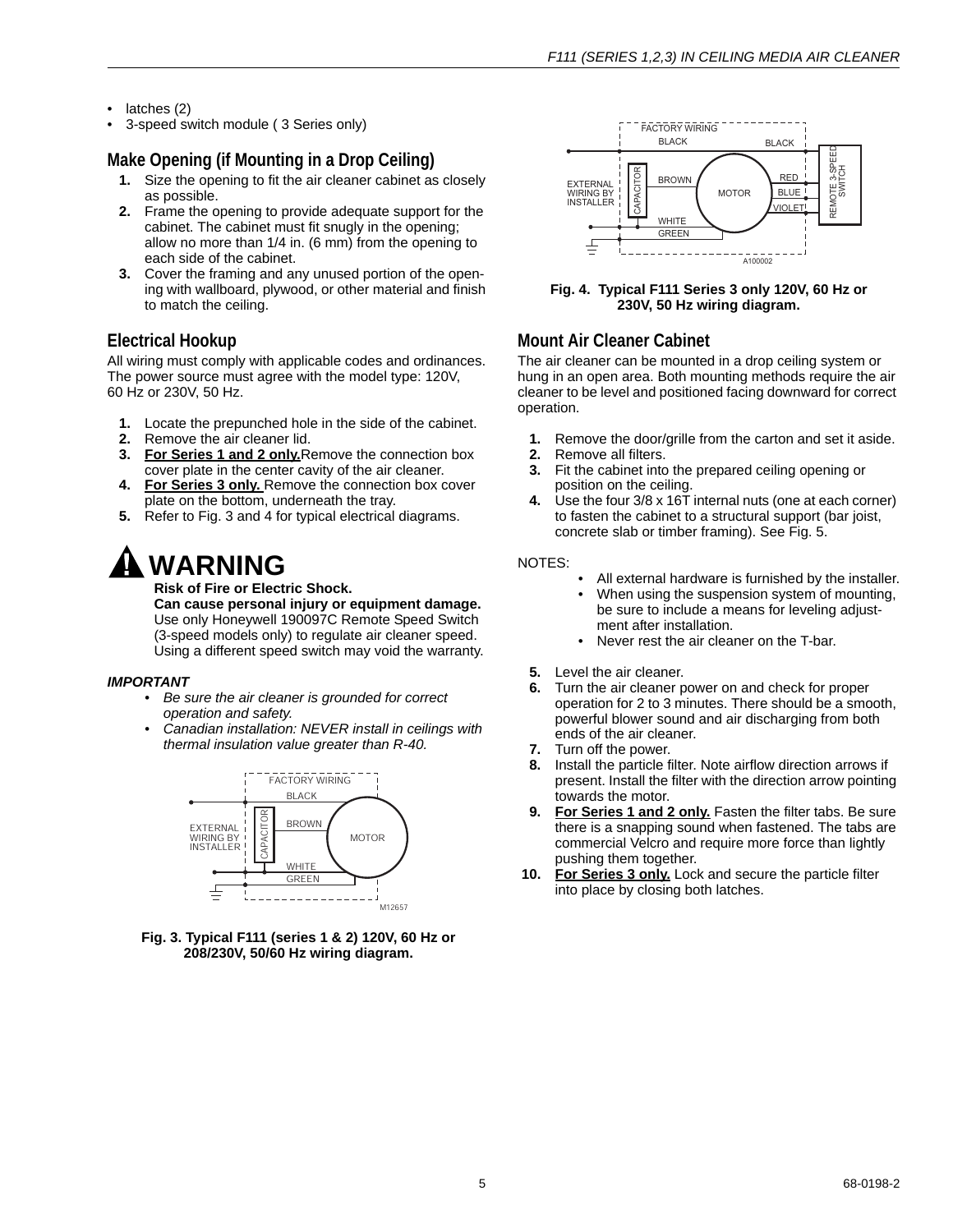

SUPPORT SYSTEM, I.E. BAR JOIST CONCRETE SLAB OR TIMBER FRAMING.



**Fig. 5. Fasten cabinet to a structural support.**

### *IMPORTANT*

*Do not touch the pleated filter media. Handle only the filter frame to prevent damage to the filter media.*

- **11.** Remove CPZ™ sorbent modules (select models) from their packaging and install one module into each cavity.
- **12. For Series 1 only**. Be sure the fastener tabs are facing downward and fasten them.
- 13. For Series 2 and 3 only. Be sure both catches are turned down and filter rests firmly on catches.
- **14.** Install the prefilter in the air cleaner lid. Position the metal screen mesh so it is facing upward when the lid is closed.

# **Remote 3 Speed Wall Switch (3 Speed Models only)**

The 190097C Remote Wall Switch Assembly allows control of the F111 model air cleaners from a a location separate from the air cleaner. The assembly includes a remote switch with an outlet box cover, outlet box, extension ring, and a wire harness. Wiring to connect the remote switch and air cleaner must be furnished separately.

# **CAUTION**

- This installation to be performed only by a qualified installer.
- All wiring to comply with local electrical codes.
- Disconnect power to air cleaner at fuse or breaker before beginning work. Failure to do so can result in shock hazard endangering equipment and personal safety of installer.
- Only one air cleaner can be connected to a remote switch
- **1.** Disconnect power to air cleaner.
- **2.** Mount 4" x 4" outlet box at desired remote location.
- **3.** Attach 3/4" extension ring to outlet box.
- **4.** Run five conductor, color-coded, 18-gauge wires from the remote switch location to the air cleaner.
- **5.** Use three wire nuts to connect three color-coded, lead wires on the remote switch to three color-coded wires from the air cleaner. (Red, Blue, Violet)
- **6.** Use one wire nut to connect white color-coded, lead wire from the air cleaner to single color-coded wire from the power supply. (White)



 $\sqrt{1}$  optional connection use if power supply leads are run in conduit

#### **Fig. 6. Wiring 3-Speed Remote Switch**

- **7.** Connect the ground wire from the power supply to a ground stud of the outlet box.(Green)
- **8.** Connect the ground wire from the air cleaner to the ground stud of the outlet box.(Green)
- **9.** Use one wire nut to connect the black color-coded, lead wire on the remote switch to the black color-coded wire from the power supply.
- **10.** Fold wires into box and mount remote switch on outlet box. Leave switch in OFF position.
- **11.** On the air cleaner remove two screws on wiring compartment cover and open
- **12.** Run five conductor, color coded, 18 gauge wires from the remote switch through the air cleaner access opening into the wiring compartment. Strip ends of remote switch lead wires
- **13.** Connect three wires on air cleaner to remote switch lead wires with wire nuts following color code used at remote switch. (Red, Blue, Violet)

A100001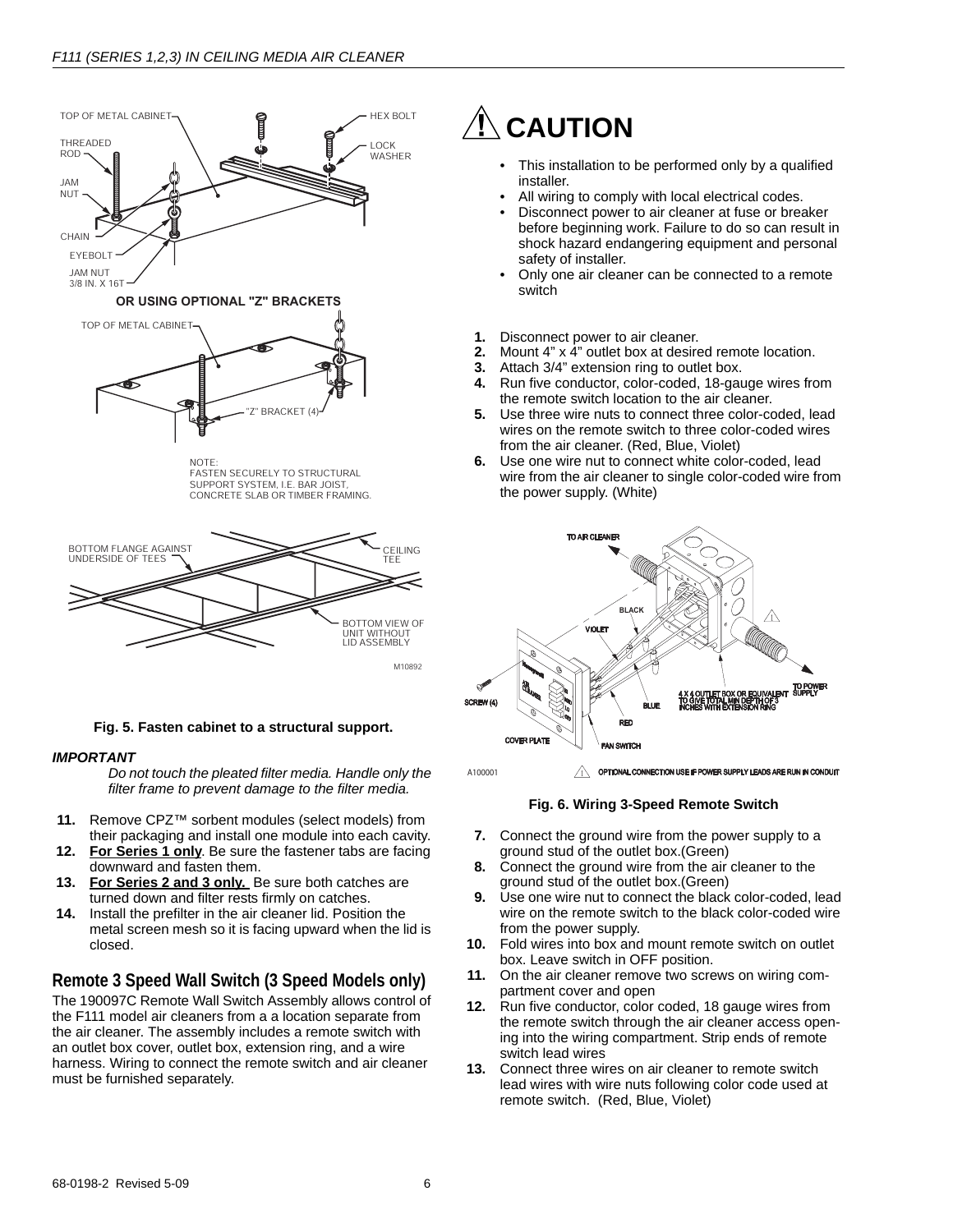- **14.** Connect one wire on air cleaner to power supply wire with a wire nut following color code used at remote switch. (White)
- **15.** Connect the ground wire from the remote switch to a ground stud of the wiring compartment cover.(Green)
- **16.** Fold wires into wiring compartment. Replace wiring compartment cover.
- **17.** Turn on power to air cleaner at fuse or breaker.
- **18.** Check operation by turning air cleaner at HIGH, MEDIUM, and LOW. **Note** that only the remote switch will operate the air cleaner.

# **Lid Assembly**

The F111 lid is held in place by two separable hinges and two spring loaded plungers. To install the spring loaded plungers on the lid follow these steps:

- **1.** Pull the plunger back and twist a quarter turn to reveal the wrench flat on the body of the spring loaded plunger (see Fig 7.)
- **2.** Turn the threaded barrel out of the spring plunger.
- **3.** Insert the threaded barrel through the hole in the lid and turn the spring loaded plunger onto it.
- **4.** Tighten the assembly with wrenches.
- **5.** Repeat steps 1 through 4 for the second plunger.



**Fig. 7. Lid assembly.**

# **Opening/Closing the Lid**

To open the lid, pull the spring loaded plungers back to disengage the plunger. Carefully swing the lid open on the hinges while supporting the filter and/or adsorbent modules as required. To close, swing the lid into the closed position and engage the plungers.

# **Removing /Replacing the Lid**

# *IMPORTANT*

*The lid is heavy. Make sure that it is supported before removing.*

To remove the lid, swing it into the open position. Slide safety catch to off position. Move the lid to the side to disengage the hinge pins. Reverse the procedure to replace the lid. Make sure safety catch is in safe position.

# **OPERATION**

The F111 (series 1,2,3) in Ceiling Media Air Cleaner has been engineered to improve indoor air quality for commercial and industrial applications. The filters are the most practical and effective filtering system for removing atmospheric dust, pollens, bacteria, viruses, mold spores, smoke, fumes, mists and aerosols. Refer to Fig. 8.



**Fig. 8. F111 (series 1,2,3) air cleaner operation.**

The air cleaner is either operating (power on) or off (power off). There are no other operational options available. Even when the area is unoccupied, the air cleaner can be operated continuously to prevent buildup of airborne contaminants. Operate the air cleaner only when the area is occupied when specific activities produce contaminants.

The CPZ™ sorbent module has the ability to collect and hold gas-phase compounds and vapors typically found in commercial and light industrial facilities. These gases and vapors frequently appear as odors that, at times, can be annoying and irritating. The modules become saturated after collecting 25% to 50% of their weight in gaseous odors. The quantity of CPZ™ material provides adequate dwell time to ensure up to 95% collection efficiency in the first pass. This also provides a long maintenance-free service life.

The minimum recommended air exchange rate is 2.5 times per hour. In a heavily contaminated area, up to 15 air exchanges per hour can be necessary. The factors that determine what the rate of air exchange should be are:

- generation rates of the various pollutants;
- concentration level of the pollutants;
- desired contamination reduction level.

Airborne contaminants will always be present in the air where contaminant generations take place. Air cleaning systems and ventilators do not eliminate airborne contaminants, they reduce the excessive accumulation of the contaminants. To eliminate the contamination, the source of contamination must be removed.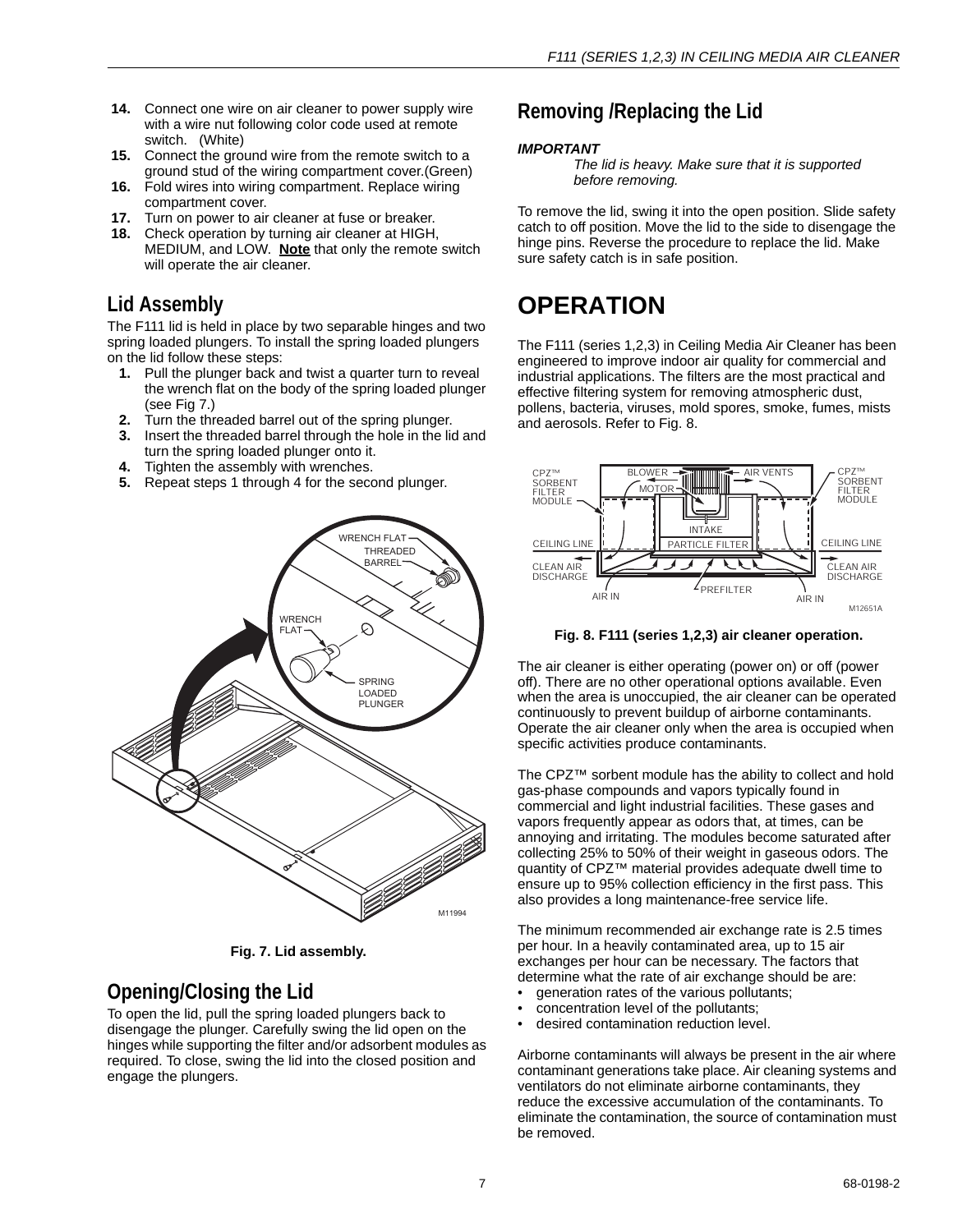Local, Federal and professional ventilation engineering standards and codes prescribe minimum ventilation rates to dilute air contamination in specific applications. The ventilation rates usually assume the injection of outdoor air measured as air exchange rate. The use of the F111 (series 1,2,3) air cleaner to comply with ventilation requirements is an acceptable alternative to ventilation with outdoor air. However, at least 20% of a specified ventilation rate or code must be derived from outdoor air. The F111 (series 1,2,3) air cleaner filtered and recirculated air can be the remaining 80%.

# **SERVICE**



**Electrical Hazard.**

**Can cause personal injury or equipment damage.** Turn off power before installing or servicing the air cleaner.

#### *IMPORTANT*

*Be sure to change filters as recommended to prevent reduced airflow in the air cleaner.Stand on a stable platform when working with the air cleaner.*

The useful life of the CPZ™ sorbent modules may vary from 4 to 24 months, depending on the application. In most applications, the sorbent media life ranges from 12 to 18 months. The particle filter life ranges from 6 to 24 months with 12 to 24 months as an average. The modules and filters need to be changed more frequently in facilities that operate 24 hours a day.

# **Prefilter**

The disposable prefilter collects large dust particulates and lint- type airborne fibers. Check the filter every two weeks to determine the replacement frequency:

- **1.** Slowly open the lid, supporting the lid so the filters do not fall out.
- **2.** Remove the dirty prefilter.
- **3.** Install the new prefilter in the air cleaner lid. Position the metal screen mesh so it is facing upward when the lid is closed.
- **4.** Close and latch the lid.

# **Particle Filter**

The particle filter collects particulates that pass through the prefilter. The filter life is typically from 1 to 2 years. There is decreased air quality and a pulsing sound when the filter is filled with contaminants. The filter must be replaced when the pulsing sound is noticed.

- NOTE: The filter must be replaced. Washing, vacuuming or reverse air blasting does not clean it.
	- **1.** Slowly open lid, supporting it so the filters do not fall out.
	- **2.** Open the securing strips and with both hands. Slide the filter toward you.
- **3.** Place spent filter in a plastic trash bag and dispose of properly.
- **4.** Inspect the motor brackets for loose fasteners and tighten as necessary.
- **5.** Install the new filter noting the direction of airflow arrow.
- **6.** For Series 1 and 2 only. Fasten the filter tabs. Be sure there is a snapping sound when they are fastened. The tabs are commercial Velcro and require more force to fasten.
- **7. For Series 3 only.** Lock and secure the particle filter into place by closing both latches

#### *IMPORTANT*

*Do not touch the pleated filter media. Handle only the filter frame to prevent damage to the filter media.*

**8.** Close and latch the lid.

# **CPZ™ Adsorbent Module**

The CPZ™ adsorbent module is used to collect gases, vapors, odors and volatile organic compounds (V.O.C.) from the air that passes through the air cleaner. Adsorbents collect and hold 25% to 50% of their weight in odorous gases and vapors. The impurities are collected until the adsorbents reach saturation. At saturation, the adsorbents emit a continuous strong pungent odor. If the air cleaner is turned off for 8 to 10 hours, there will a temporary odor when it is turned back on. If the odor persists for 30 minutes, it is time to replace the filters.

- NOTE: When tobacco smoke is a contaminant, both the particle filter and the adsorbent filter will need to be serviced at the same time.
	- **1.** Slowly open the lid, supporting the lid so the filters do not fall out.
	- **2. For Series 1 only.** Support the adsorbent module with one hand and release the fastener.
	- **3. For Series 2 and 3.** Support the adsorbent module with one hand and turn open the catches.
	- **4.** Use two hands and slide the filter from the housing.

# *IMPORTANT*

*The module weighs about 26 lb (12 kg) and can be hard to handle.*

- **5.** Place the spent module in a plastic trash bag and dispose of properly.
- **6.** Remove CPZ™ sorbent modules from their packaging and install.
- **7. For Series 1 only**. Be sure the fastener tabs are facing downward and fasten them.
- **8. For Series 2 and 3 only.** Be sure both catches are turned down and filter rests firmly on catches.
- **9.** Install 1 startup-filter in each end of grill.
- **10.** Close and latch the lid.

On initial startup, a small amount of dust can blow from the air cleaner. This is normal and stops a few minutes after startup. The startup-filters will catch all the dust. The startup-filters are placed in the two exit outlets on the grill. After running the unit for 5 minutes, turn off the unit. Remove and discard the two start-up filters.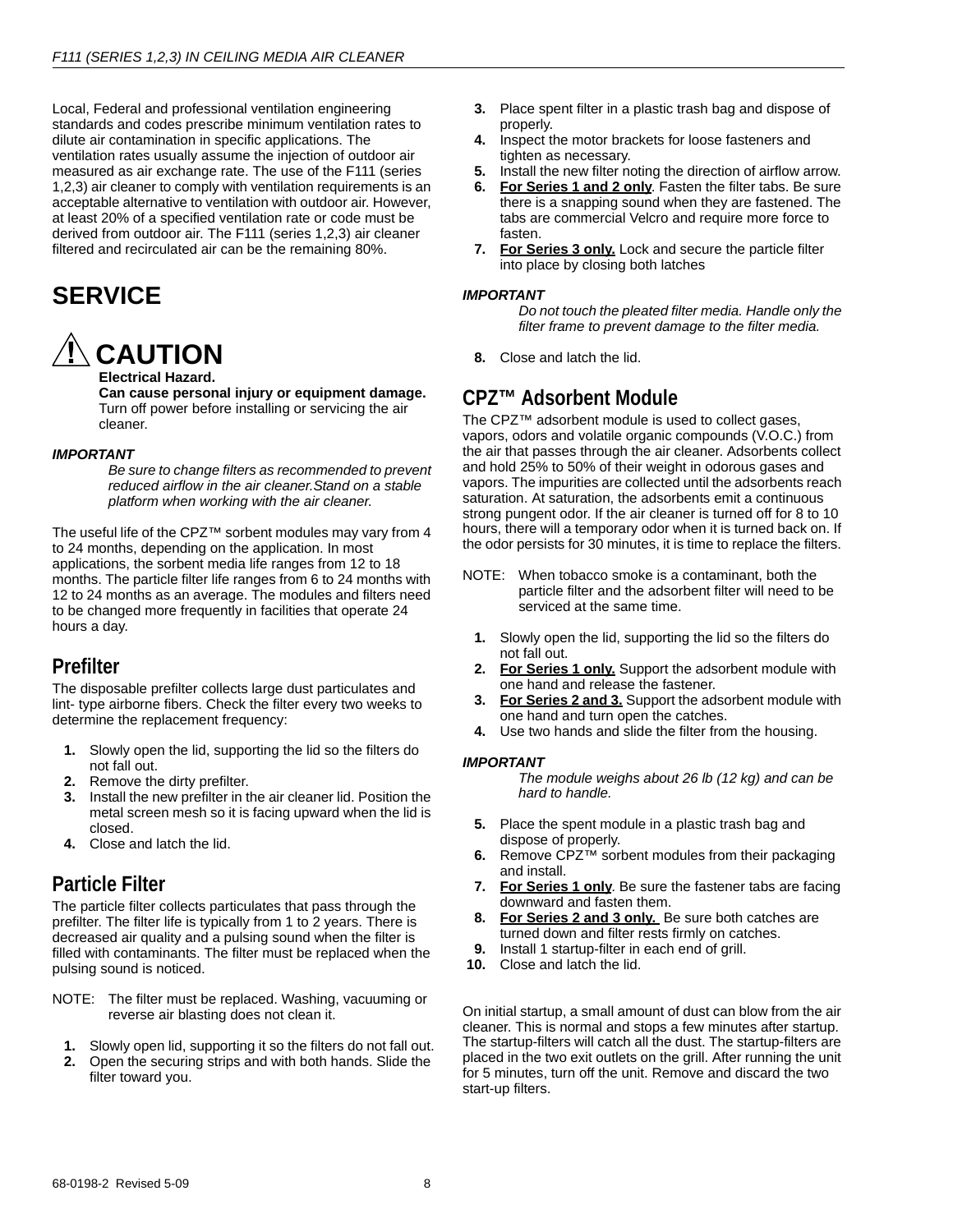# **PARTS LIST**

Refer to Fig. 9 and Table 5 for replacement part information.

| Fig.<br>Reference No. | <b>Description</b>                                                                                 | Pack Qty     | <b>Order Number</b> |
|-----------------------|----------------------------------------------------------------------------------------------------|--------------|---------------------|
| 1                     | CPZ™ sorbent module (requires 2)—used with only<br>95% HEPA or 95% ASHRAE particle filters         | 1            | 32004078-001        |
|                       | Charcoal sorbent module (requires 2)-used with only<br>95% HEPA or 95% ASHRAE particle filters     | 1            | 32004078-002        |
|                       | Zeolite sorbent module (requires 2)-used with only<br>95% HEPA or 95% ASHRAE particle filters      | $\mathbf{1}$ | 32004078-003        |
|                       | Permanganate sorbent module (requires 2)-used with<br>only 95% HEPA or 95% ASHRAE particle filters | 1            | 32004078-004        |
| $\overline{2}$        | Blower wheel, Series 1                                                                             | 1            | 32000236            |
|                       | Blower wheel, Series 2, and 3                                                                      | 1            | 32002285            |
| 3                     | Motor capacitor; 120V, 60 Hz, Series 1,2, and 3                                                    | 1            | 32000265            |
|                       | Motor capacitor; 208/230V, 50/60 Hz, Series 1, 2                                                   | 1            | 32000549            |
|                       | Motor capacitor; 230V, 50 Hz, Series 3                                                             | 1            | 32000265            |
| 4                     | Motor; 120 V, 60 Hz, Series 1                                                                      | 1            | 32000270            |
|                       | Motor; 208/230V, 50/60 Hz, Series 1                                                                | 1            | 32000263            |
|                       | Motor; 120 V, 60 Hz, Series 2                                                                      | 1            | 32002415-001        |
|                       | Motor; 208/230V, 50/60 Hz, Series 2                                                                | 1            | 32002415-002        |
|                       | Motor; 120 V, 3-Speed, 60 Hz, Series 3                                                             | 1            | 32002415-004        |
|                       | Motor; 230V, 3-Speed, 50Hz, Series 3                                                               | 1            | 32002415-005        |
| 5                     | 99.97% HEPA media filter, 3", Series 1 and 2                                                       | 1            | 32000204-001        |
|                       | 99.97% HEPA media filter, 4.5", Series 3                                                           | 1            | 32000204-002        |
|                       | 95% hospital grade filter                                                                          | 1            | 32000203            |
|                       | 95% ASHRAE particle filter                                                                         | 1            | 50004739-001        |
| 6                     | Prefilter (disposable)                                                                             | 1            | 32002307            |
| $\overline{7}$        | Lid assembly with hinges and latches in White Color                                                | 1            | 32002308-002        |
|                       | <b>OPTIONAL Parts not shown in Fig. 9.</b>                                                         |              |                     |
|                       | Remote Wall 3-Speed Switch, Series 3                                                               | 1            | 190097C             |
|                       | Motor mount bracket                                                                                | 1            | 32000260            |
|                       | Motor maintenance grommet set                                                                      | 3            | 32000261            |
|                       | Snap-loc Tabs; Series 1                                                                            | 1            | 32000262-001        |
|                       | Snap-loc Tabs; Series 2                                                                            | $\mathbf{1}$ | 32000262-002        |
|                       | Z Sidemount Bracket Kit                                                                            | 4            | 32002353            |
|                       | Spring Loaded Plunger                                                                              | 2            | 32002278            |
|                       | Lid assembly with hinges and latches in Black Color                                                | 1            | 32002308-003        |

# **Table 5. Replacement Parts.**

NOTE: All replacement filters *must be* provided by Air-Pure Systems to *maintain* U.L. Certification and Warranty.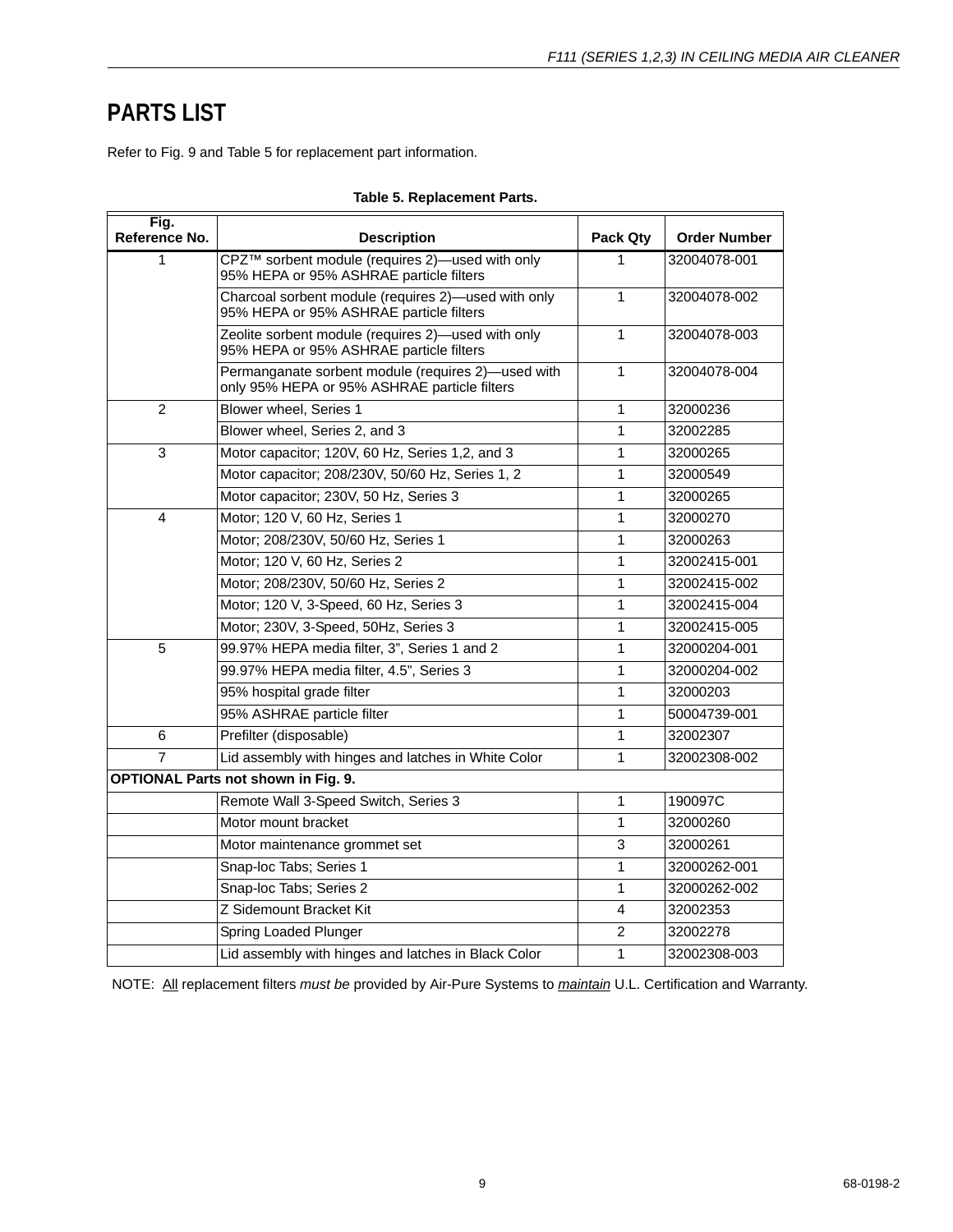

**Fig. 9. Exploded view of F111 (series 1,2,3) in Ceiling Media Air Cleaner components.**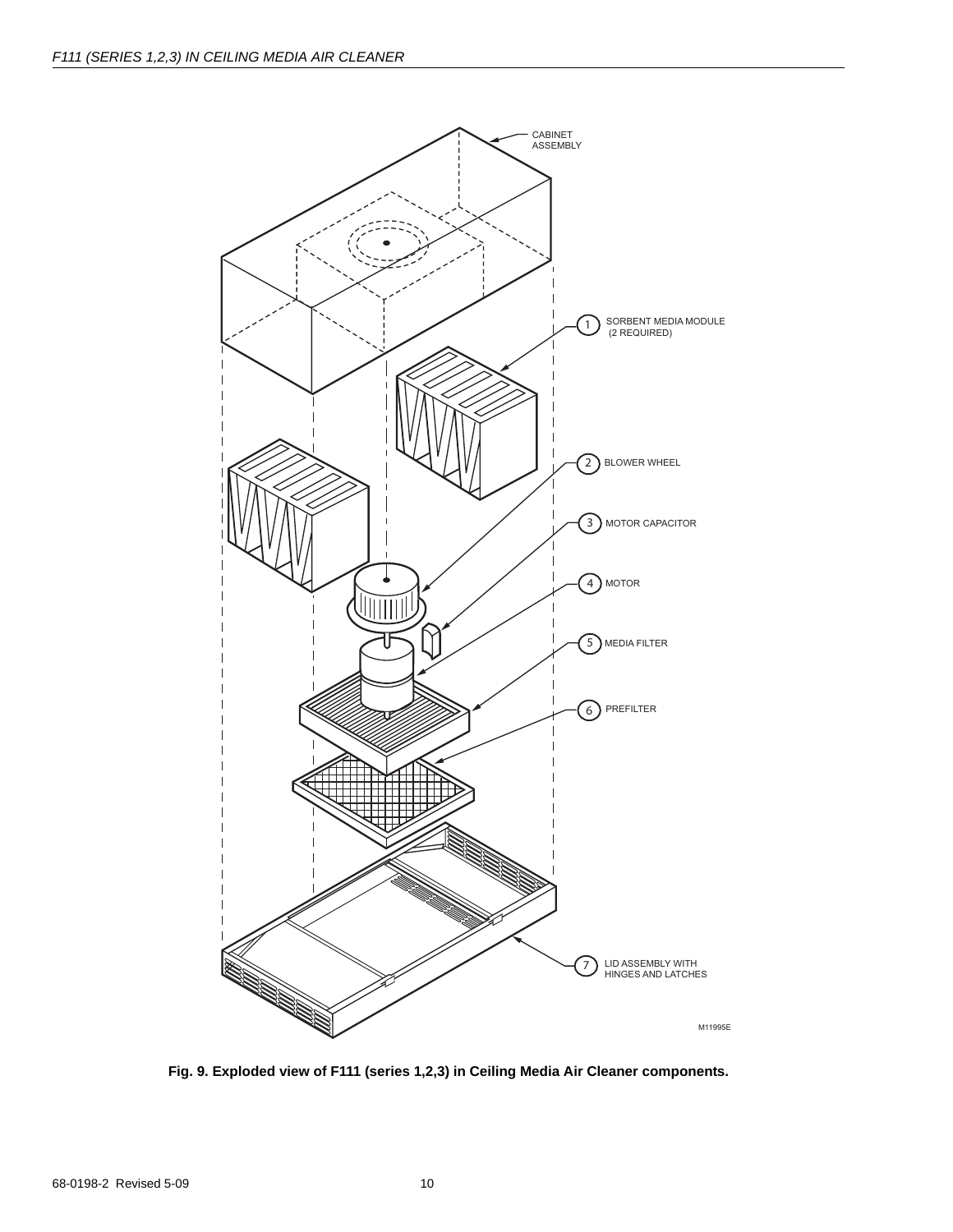# **NOTES**